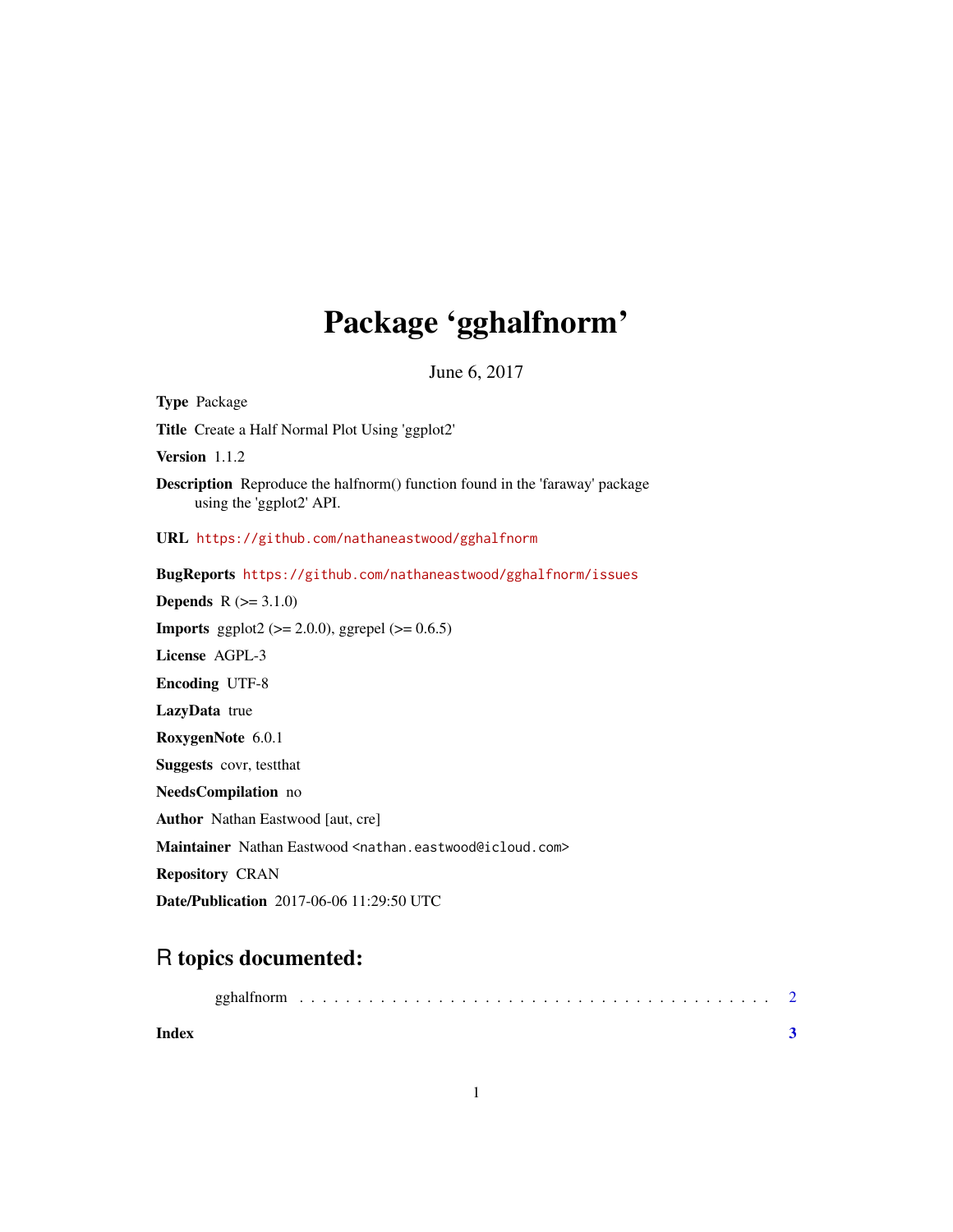<span id="page-1-0"></span>

#### Description

Produce a Half Normal Plot for a vector of residuals.

#### Usage

```
gghalfrom(x, nlab = 2, labs = as.charAtc(seq_along(x)), repel = FALSE,...)
```
#### Arguments

| A vector of residuals.                                 |
|--------------------------------------------------------|
| The number of points to label.                         |
| The labels for the points.                             |
| Logical. Whether to repel the labels or not.           |
| Additional parameters to be passed to geom_text_repel. |
|                                                        |

#### See Also

[qqnorm](#page-0-0)

#### Examples

set.seed(100)  $gghalfonom(x = rnorm(100), nlab = 10)$  $gghalfrom(x = rnorm(100), nlab = 10, repel = TRUE)$